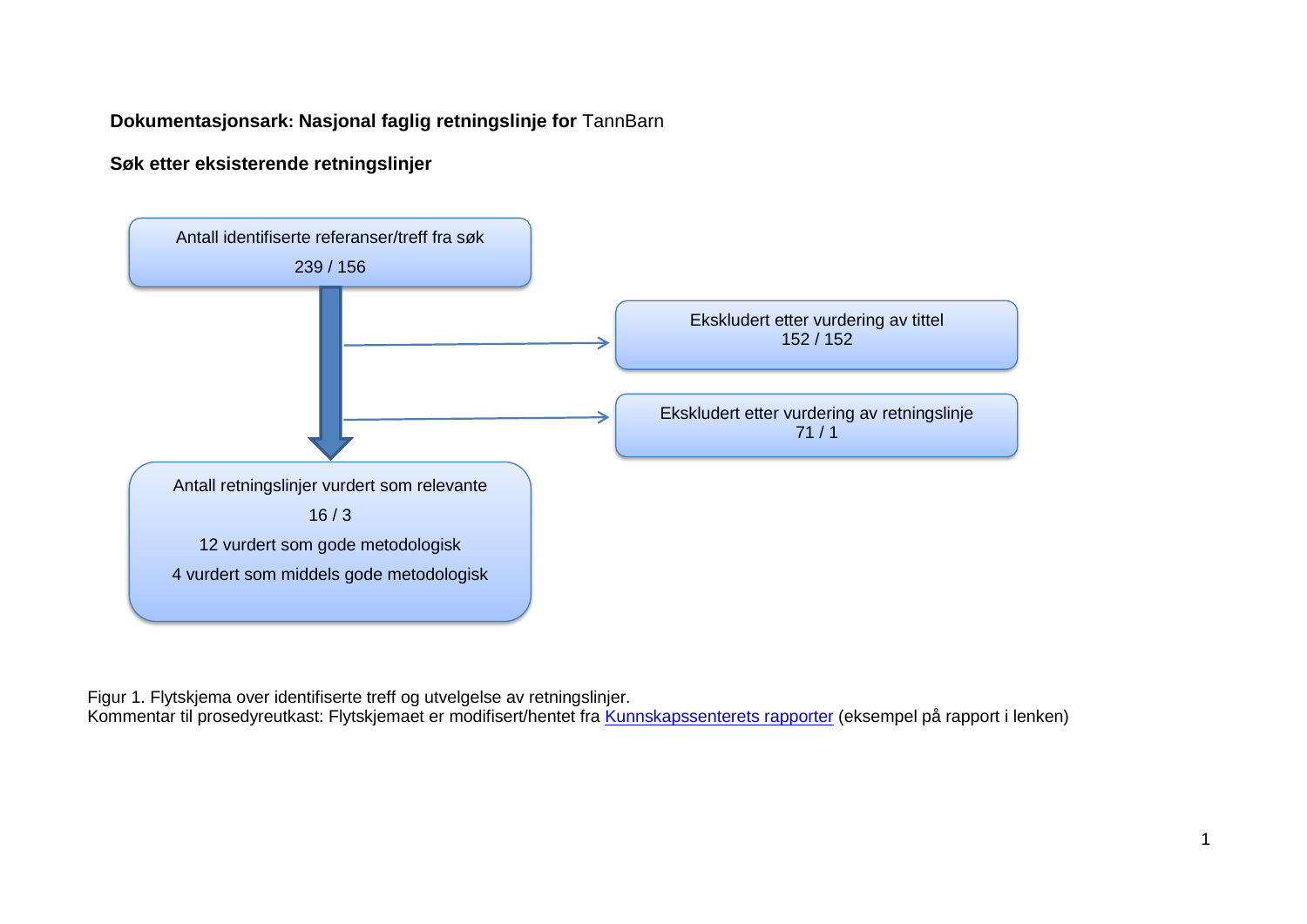| <b>Utgiver</b>                                                      | År   | <b>Tittel</b>                                                                                                                                                                                                          | <b>Relatert til PICO</b> |
|---------------------------------------------------------------------|------|------------------------------------------------------------------------------------------------------------------------------------------------------------------------------------------------------------------------|--------------------------|
| <b>American Dental</b><br>Association                               | 2010 | Evidence-based clinical recommendations on the prescription of dietary fluoride<br>supplements for caries prevention. A report of the American Dental Association<br>Council on Scientific Affairs.                    | PICO <sub>1</sub>        |
| <b>Irish Oral Health</b><br>Services Guideline<br>Initiative        | 2012 | Oral health assessment: best practice guidance for providing an oral health<br>assessment program for school aged children in Ireland.                                                                                 | PICO <sub>1</sub>        |
| <b>Irish Oral Health</b><br><b>Services Guideline</b><br>Initiative | 2009 | Strategies to prevent dental caries in children and adolescents: evidence-based<br>guidance on identifying high caries risk children and developing preventive strategies<br>for high caries risk children in Ireland. | PICO <sub>1</sub>        |
| <b>American Dental</b><br>Association?                              | 2011 | Non-fluoride caries preventive agents.                                                                                                                                                                                 | PICO <sub>1</sub>        |
| <b>Irish Oral Health</b><br><b>Services Guideline</b><br>Initiative | 2010 | Pit and fissure sealants: evidence-based guidance on the use of sealants for the<br>prevention and management of pit and fissure caries.                                                                               | PICO <sub>1</sub>        |
| <b>SIGN</b>                                                         | 2014 | Dental interventions to prevent caries in children                                                                                                                                                                     | PICO <sub>1</sub>        |
| <b>Irish Oral Health</b><br>Services Guideline<br>Initiative        | 2008 | Topical fluorides: evidence-based guidance on the use of topical fluorides for caries<br>prevention in children and adolescents in Ireland.                                                                            | PICO <sub>1</sub>        |
| Cincinnati<br>Children's Hospital<br><b>Medical Center</b>          | 2011 | Oral anxiolytic medication prior to ambulatory healthcare encounters for individuals<br>with special developmental and behavioral challenges.                                                                          | PICO <sub>3</sub>        |
| <b>NICE</b>                                                         | 2009 | When to suspect child maltreatment.                                                                                                                                                                                    | PICO <sub>4</sub>        |
| Sundhedsstyrelsen                                                   | 2013 | National klinisk retningslinje for fastlæggelse af intervaller mellem diagnostiske<br>undersøgelser i tandplejen.                                                                                                      | PICO <sub>5</sub>        |
| <b>NICE</b>                                                         | 2012 | Dental Recall – Recall interval between routine dental examinations.                                                                                                                                                   | PICO <sub>5</sub>        |
| <b>NICE</b>                                                         | 2010 | Sedation in children and young people. Sedation for diagnostic and therapeutic<br>procedures in children and young people.                                                                                             | PICO <sub>6</sub>        |
| Sundhetstyrelsen                                                    | 2016 | National klinisk retningslinje for fastlæggelse af intervaller mellem diagnostiske<br>undersøgelser i tandplejen                                                                                                       | PICO <sub>5</sub>        |

# **Tabell 1a. Inkluderte retningslinjer (gode metodologisk).**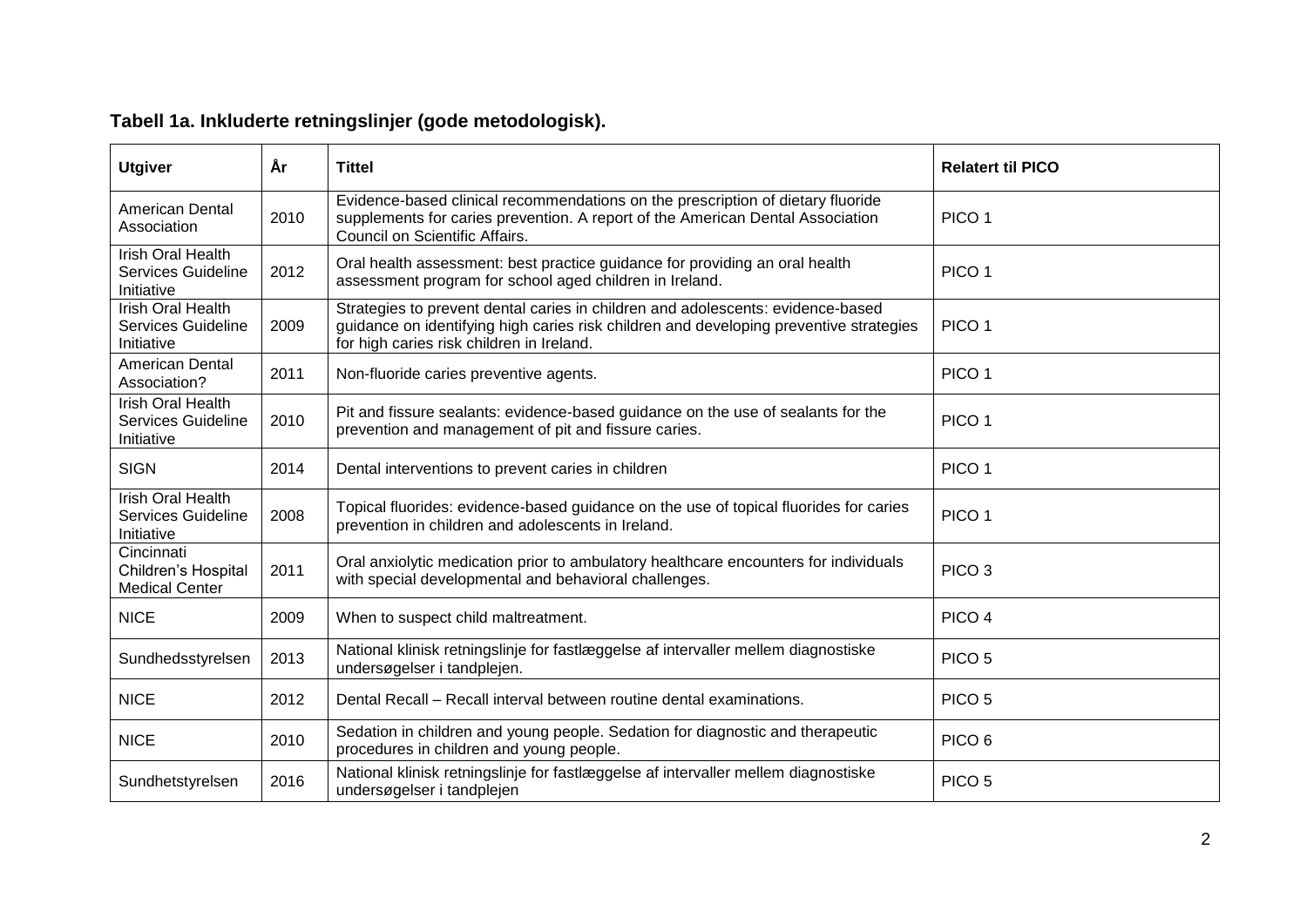| <b>NICE</b>                                                 | 2017 | Child abuse and neglect         | PICO 4            |
|-------------------------------------------------------------|------|---------------------------------|-------------------|
| <b>Scottish Dental</b><br><b>Effectiveness</b><br>Programme | 2017 | Conscious Sedation in Dentistry | PICO <sub>6</sub> |

# **Tabell 1b. Inkluderte retningslinjer (middels gode metodologisk).**

| <b>Utgiver</b>                                                        | Ar   | <b>Tittel</b>                                                                            | <b>Relatert til PICO</b> |
|-----------------------------------------------------------------------|------|------------------------------------------------------------------------------------------|--------------------------|
| Royal Australian<br><b>College of General</b><br><b>Practitioners</b> | 2012 | Oral hygiene. In: Guidelines for preventive activities in general practice, 8th edition. | PICO 1                   |
| <b>SIGN</b>                                                           | 2000 | Oral hygiene. In: Guidelines for preventive activities in general practice, 8th edition. | PICO <sub>1</sub>        |
| American Academy<br>of Pediatrics                                     | 2011 | Early childhood caries in Indigenous communities.                                        | PICO <sub>2</sub>        |
| <b>Faculty of General</b><br>Dental Practice,<br>UK                   | 2010 | Selection Criteria for Dental Radiography                                                | PICO 5                   |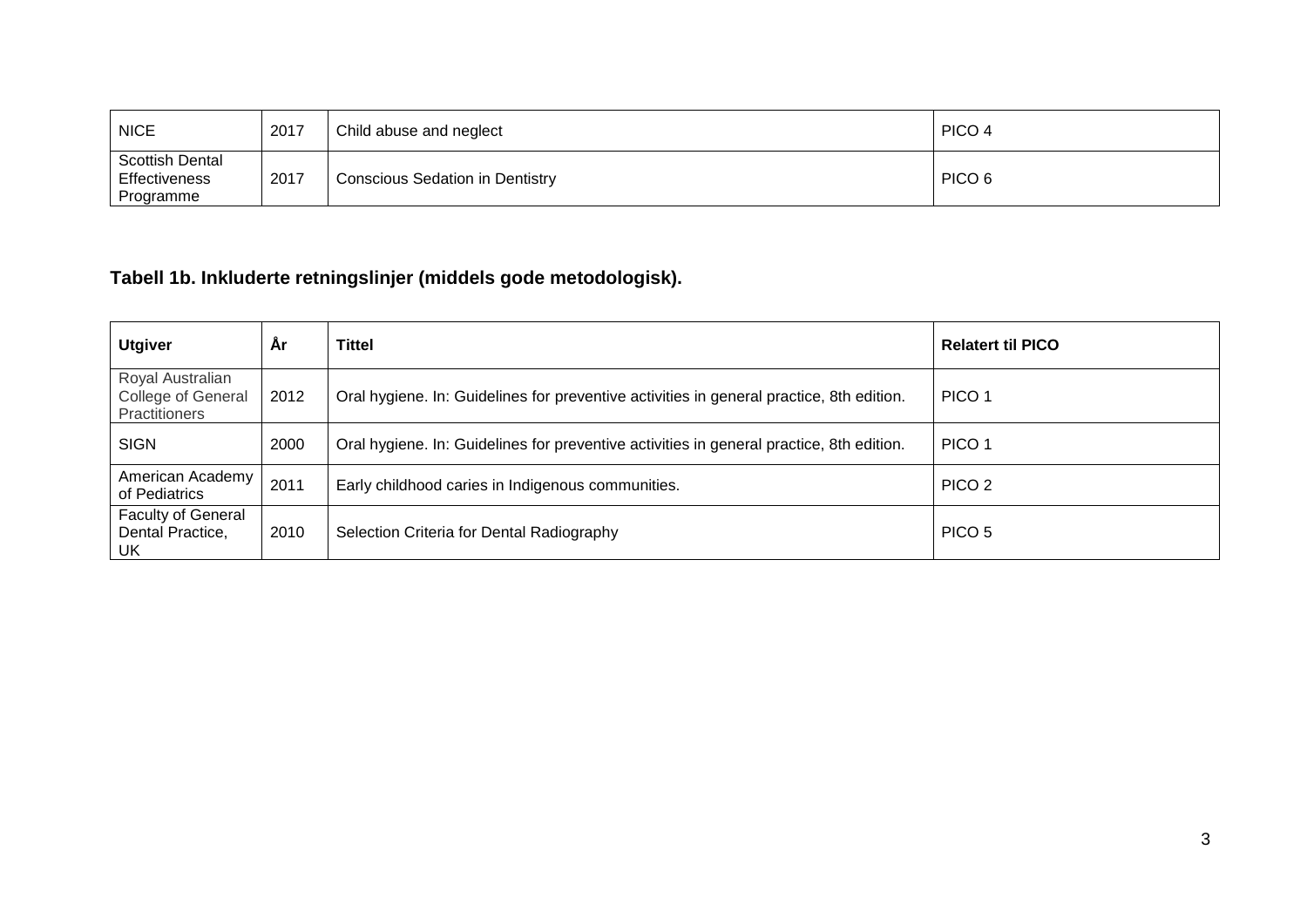#### **Inkluderte**

## **God metodologisk kvalitet**

- 1. Best evidence statement (BESt). Oral anxiolytic medication prior to ambulatory healthcare encounters for individuals with special developmental and behavioral challenges. [Cincinnati Children's Hospital Medical Center]. 2011. Tilgjengelig fra:<http://guidelines.gov/content.aspx?f=rss&id=33573>
- 2. National Guideline Clearinghouse N. Evidence-based clinical recommendations on the prescription of dietary fluoride supplements for caries prevention. A report of the American Dental Association Council on Scientific Affairs. Agency for Healthcare Research and Quality (AHRQ); Tilgjengelig fra: [http://www.guideline.gov/content.aspx?id=34445&search=dental+or+dentistry+or+odontol\\*+or+%22oral+health%22+or+caries](http://www.guideline.gov/content.aspx?id=34445&search=dental+or+dentistry+or+odontol*+or+%22oral+health%22+or+caries)
- 3. Guideline Summary: Oral health assessment: best practice guidance for providing an oral health assessment program for school aged children in Ireland. [Oral Health Services Guideline Initiative]. 2012. Tilgjengelig fra:<http://guideline.gov/content.aspx?f=rss&id=38433>
- 4. National klinisk retningslinje for fastlæggelse af intervaller mellem diagnostiske undersøgelser i tandplejen. Sundhedsstyrelsen; 2013. Tilgjengelig fra: <http://sundhedsstyrelsen.dk/publ/Publ2013/10okt/NKRIntervalDiagnusTandpleje.pdf>
- 5. National Guideline Clearinghouse N. Non-fluoride caries preventive agents. Agency for Healthcare Research and Quality (AHRQ); Tilgjengelig fra: [http://www.guideline.gov/content.aspx?id=39366&search=dental+or+dentistry+or+odontol\\*+or+%22oral+health%22+or+caries](http://www.guideline.gov/content.aspx?id=39366&search=dental+or+dentistry+or+odontol*+or+%22oral+health%22+or+caries)
- 6. National Guideline Clearinghouse N. Pit and fissure sealants: evidence-based guidance on the use of sealants for the prevention and management of pit and fissure caries. Agency for Healthcare Research and Quality (AHRQ); Tilgjengelig fra: [http://www.guideline.gov/content.aspx?id=24496&search=dental+or+dentistry+or+odontol\\*+or+%22oral+health%22+or+caries](http://www.guideline.gov/content.aspx?id=24496&search=dental+or+dentistry+or+odontol*+or+%22oral+health%22+or+caries)
- 7. National Guideline Clearinghouse N. Sedation in children and young people. Sedation for diagnostic and therapeutic procedures in children and young people. Agency for Healthcare Research and Quality (AHRQ); Tilgjengelig fra: [http://www.guideline.gov/content.aspx?id=34836&search=dental+or+dentistry+or+odontol\\*+or+%22oral+health%22+or+caries](http://www.guideline.gov/content.aspx?id=34836&search=dental+or+dentistry+or+odontol*+or+%22oral+health%22+or+caries)
- 8. Strategies to prevent dental caries in children and adolescents: evidence-based guidance on identifying high caries risk children and developing preventive strategies for high caries risk children in Ireland. [Oral Health Services Guideline Initiative]. 2009. Tilgjengelig fra: <http://guidelines.gov/content.aspx?f=rss&id=15858>
- 9. Topical fluorides: evidence-based guidance on the use of topical fluorides for caries prevention in children and adolescents in Ireland. [Oral Health Services Guideline Initiative]. 2008. Tilgjengelig fra:<http://guidelines.gov/content.aspx?f=rss&id=15859>
- 10.National Guideline Clearinghouse N. When to suspect child maltreatment. Agency for Healthcare Research and Quality (AHRQ); Tilgjengelig fra: [http://www.guideline.gov/content.aspx?id=15523&search=dental+or+dentistry+or+odontol\\*+or+%22oral+health%22+or+caries](http://www.guideline.gov/content.aspx?id=15523&search=dental+or+dentistry+or+odontol*+or+%22oral+health%22+or+caries)
- 11.Dental Recall Recall interval between routine dental examinations.<http://guidance.nice.org.uk/CG19>
- 12.Dental interventions to prevent caries in children 2014.<http://guidance.nice.org.uk/CG19>
- 13.National klinisk retningslinje for fastlæggelse af intervaller mellem diagnostiske undersøgelser i tandplejen. Sundhedsstyrelsen; 2016. <https://www.sst.dk/da/udgivelser/2016/nkr-tandplejen>
- 14.Child abuse and neglect. NICEguideline (NG76). 2017.<https://www.nice.org.uk/guidance/ng76>
- 15.Conscious Sedation in Dentistry. Dental Clinical Guidance. Third edition. Scottish Dental Clinical Effectiveness Programme 2017. <http://www.sdcep.org.uk/published-guidance/sedation/>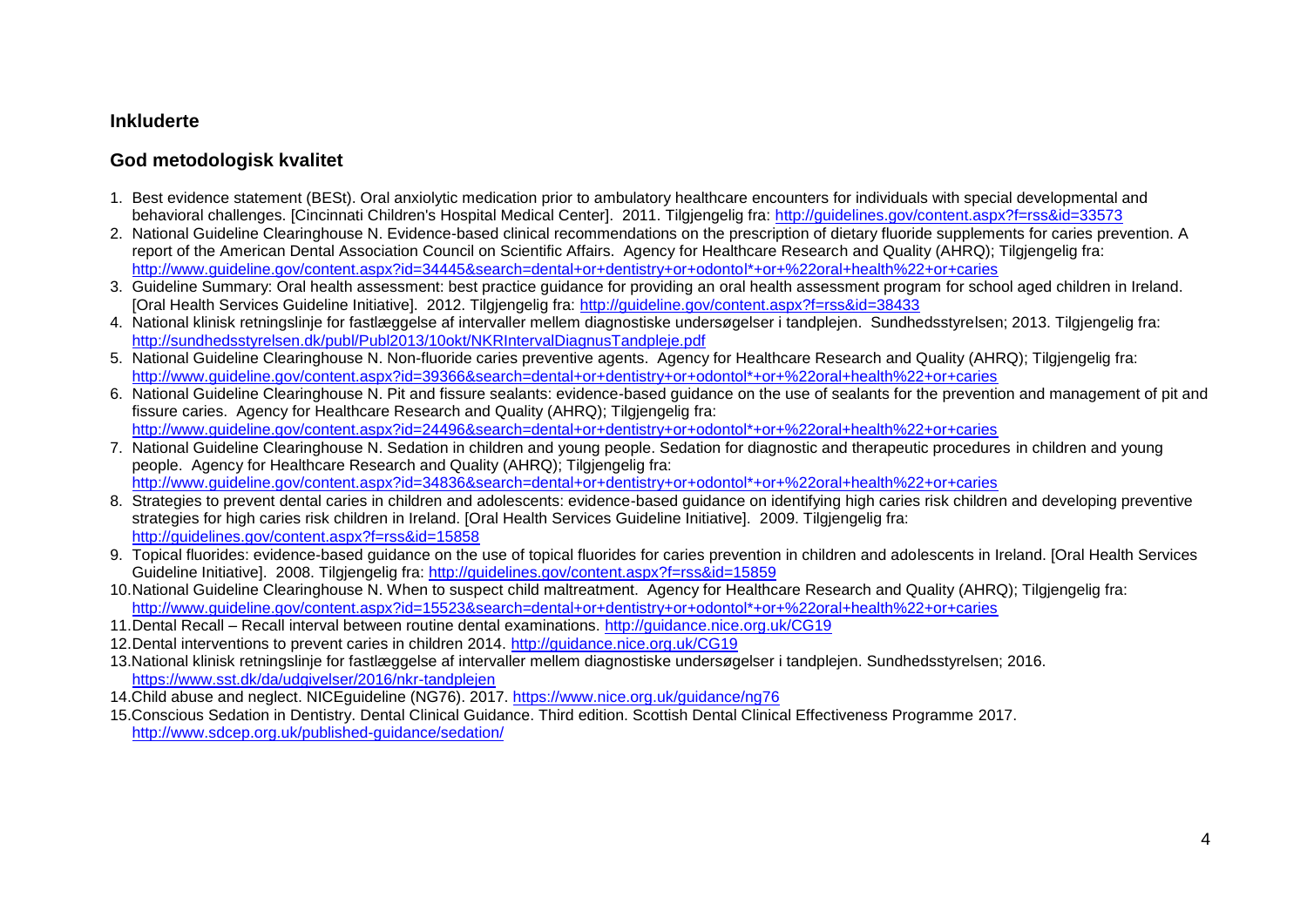## **Middels god metodologisk kvalitet**

- 1. Early childhood caries in Indigenous communities. 2011. Tilgjengelig fra:<http://www.cps.ca/en/documents/position/oral-health-indigenous-communities>
- 2. National Guideline Clearinghouse N. Oral hygiene. In: Guidelines for preventive activities in general practice, 8th edition. Agency for Healthcare Research and Quality (AHRQ): Tilgiengelig fra:

[http://www.guideline.gov/content.aspx?id=43857&search=dental+or+dentistry+or+odontol\\*+or+%22oral+health%22+or+caries](http://www.guideline.gov/content.aspx?id=43857&search=dental+or+dentistry+or+odontol*+or+%22oral+health%22+or+caries)

- 3. Preventing dental caries in children at high caries risk: Targeted prevention of dental caries in the permanent teeth of 6-16 year olds presenting for dental care. 2000. Tilgjengelig fra: [http://www.sign.ac.uk/guidelines/fulltext/47/index.html PICO 1.3 og 2.2](http://www.sign.ac.uk/guidelines/fulltext/47/index.html%20PICO%201.3%20og%202.2)
- 4. Selection Criteria for Dental Radiography.<http://nature.com/bdj/journal/v216/n4/full/sj.bdj.2014.120.html>

### **Ekskluderte:**

- 1. Sosial- og helsedirektoratet. A national clinical guideline for the use of dental filling materials: information for dental health care personnel. Oslo: Sosial- og helsedirektoratet; 2003.
- 2. Clinical guideline on appropriate use of local anesthesia for pediatric dental patients. 2005. Tilgjengelig fra: [http://www.guideline.gov/summary/summary.aspx?doc\\_id=7497&nbr=4442&ss=6&xl=999](http://www.guideline.gov/summary/summary.aspx?doc_id=7497&nbr=4442&ss=6&xl=999)
- 3. Clinical guideline on appropriate use of nitrous oxide for pediatric dental patients. 2005. Tilgjengelig fra: [http://www.guideline.gov/summary/summary.aspx?doc\\_id=7498&nbr=4443&ss=6&xl=999](http://www.guideline.gov/summary/summary.aspx?doc_id=7498&nbr=4443&ss=6&xl=999)
- 4. Clinical guideline on infant oral health care. 2004. Tilgjengelig fra: [http://www.guideline.gov/summary/summary.aspx?doc\\_id=6267&nbr=4022&ss=6&xl=999](http://www.guideline.gov/summary/summary.aspx?doc_id=6267&nbr=4022&ss=6&xl=999)
- 5. Clinical guideline on management of the developing dentition and occlusion in pediatric dentistry. 2005. Tilgjengelig fra: [http://www.guideline.gov/summary/summary.aspx?doc\\_id=7494&nbr=4439&ss=6&xl=999](http://www.guideline.gov/summary/summary.aspx?doc_id=7494&nbr=4439&ss=6&xl=999)
- 6. Clinical guideline on periodicity of examination, preventive dental services, anticipatory guidance, and oral treatment for infants, children, and adolescents. 2007. Tilgjengelig fra: [http://www.guideline.gov/summary/summary.aspx?doc\\_id=12106&nbr=6231&ss=6&xl=999](http://www.guideline.gov/summary/summary.aspx?doc_id=12106&nbr=6231&ss=6&xl=999)
- 7. Clinical guideline on the role of dental prophylaxis in pediatric dentistry. 2007. Tilgjengelig fra: [http://www.guideline.gov/summary/summary.aspx?doc\\_id=12107&nbr=6232&ss=6&xl=999](http://www.guideline.gov/summary/summary.aspx?doc_id=12107&nbr=6232&ss=6&xl=999)
- 8. Consent and The Use Of Physical Intervention In The Dental Care Of Children. 2008. Tilgjengelig fra: [http://www.rcseng.ac.uk/fds/publications-clinical](http://www.rcseng.ac.uk/fds/publications-clinical-guidelines/clinical_guidelines/documents/paed_dent_intervention.pdf%20%20PICO%206.1)[guidelines/clinical\\_guidelines/documents/paed\\_dent\\_intervention.pdf PICO 6.1](http://www.rcseng.ac.uk/fds/publications-clinical-guidelines/clinical_guidelines/documents/paed_dent_intervention.pdf%20%20PICO%206.1)
- 9. Early childhood oral health guidelines for child health professionals, 2nd edition. 2009. Tilgiengelig fra: [http://www.health.nsw.gov.au/policies/gl/2009/pdf/GL2009\\_017.pdf](http://www.health.nsw.gov.au/policies/gl/2009/pdf/GL2009_017.pdf)
- 10.Early diagnostic and treatment of caries in the primary teeth : a health technology assessment; summary. Sundhedsstyrelsen; 2008. Tilgjengelig fra: [http://sundhedsstyrelsen.dk/publ/Publ2008/MTV/Caries/MTV\\_caries\\_net\\_final.pdf](http://sundhedsstyrelsen.dk/publ/Publ2008/MTV/Caries/MTV_caries_net_final.pdf)
- 11.Blich CC, Aandahl LS. God klinisk praksis i tannhelsetjenesten: en veileder i bruk av faglig skjønn ved nødvendig tannbehandling. Oslo: Helsedirektoratet; 2011.
- 12.Guideline for the Use of General Anaesthesia (GA) in Paediatric Dentistry. 2008. Tilgiengelig fra: [http://www.rcseng.ac.uk/fds/publications-clinical](http://www.rcseng.ac.uk/fds/publications-clinical-guidelines/clinical_guidelines/documents/Guideline%20for%20the%20use%20of%20GA%20in%20Paediatric%20Dentistry%20May%202008%20Final.pdf)[guidelines/clinical\\_guidelines/documents/Guideline%20for%20the%20use%20of%20GA%20in%20Paediatric%20Dentistry%20May%202008%20Final.pdf](http://www.rcseng.ac.uk/fds/publications-clinical-guidelines/clinical_guidelines/documents/Guideline%20for%20the%20use%20of%20GA%20in%20Paediatric%20Dentistry%20May%202008%20Final.pdf)
- 13.Guideline on adolescent oral health care. [American Academy of Pediatric Dentistry]. 2011. Tilgjengelig fra: <http://guidelines.gov/content.aspx?f=rss&id=24129>
- 14.Guideline on behavior guidance for the pediatric dental patient. 2008. Tilgjengelig fra: [http://www.guideline.gov/summary/summary.aspx?doc\\_id=14224&nbr=7121&ss=6&xl=999](http://www.guideline.gov/summary/summary.aspx?doc_id=14224&nbr=7121&ss=6&xl=999)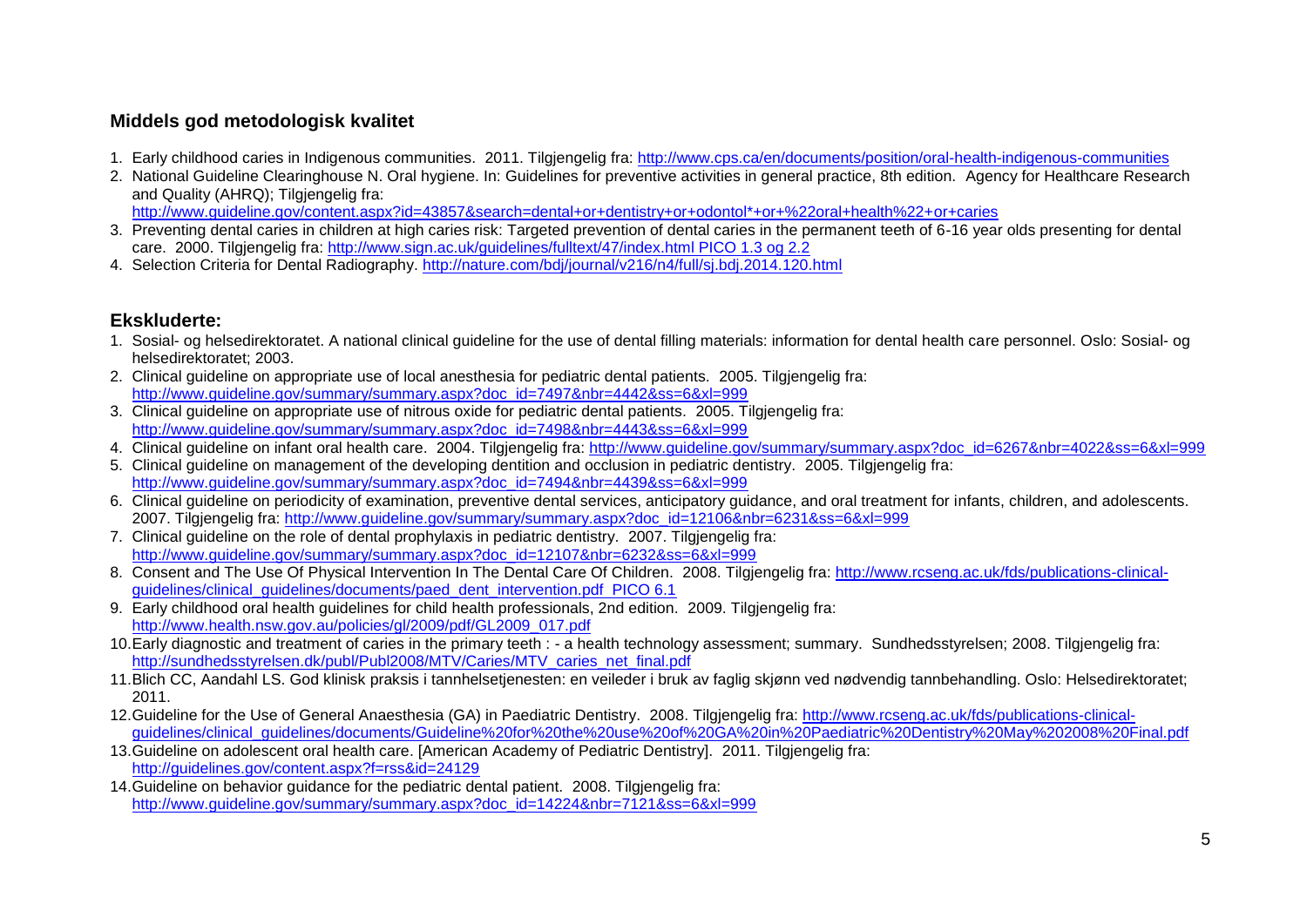- 15.Guideline on behavior guidance for the pediatric dental patient. [American Academy of Pediatric Dentistry]. 2011. Tilgjengelig fra: <http://guidelines.gov/content.aspx?f=rss&id=34767>
- 16.Guideline on caries-risk assessment and management for infants, children and adolescents. Agency for Healthcare Research and Quality (AHRQ); Tilgjengelig fra: [http://www.guideline.gov/content.aspx?id=24133&search=dental+or+dentistry+or+odontol\\*+or+%22oral+health%22+or+caries](http://www.guideline.gov/content.aspx?id=24133&search=dental+or+dentistry+or+odontol*+or+%22oral+health%22+or+caries)
- 17.National Guideline Clearinghouse N. Guideline on dental management of pediatric patients receiving chemotherapy, hematopoietic cell transplantation, and/or radiation. Agency for Healthcare Research and Quality (AHRQ); Tilgjengelig fra: [http://www.guideline.gov/content.aspx?id=14221&search=dental+or+dentistry+or+odontol\\*+or+%22oral+health%22+or+caries](http://www.guideline.gov/content.aspx?id=14221&search=dental+or+dentistry+or+odontol*+or+%22oral+health%22+or+caries)
- 18.Guideline on fluoride therapy. [American Academy of Pediatric Dentistry]. 2008. Tilgjengelig fra:<http://guidelines.gov/content.aspx?f=rss&id=14220>
- 19.Guideline on infant oral health care. 2009. Tilgjengelig fra: [http://www.guideline.gov/summary/summary.aspx?doc\\_id=15251&nbr=7491&ss=6&xl=999](http://www.guideline.gov/summary/summary.aspx?doc_id=15251&nbr=7491&ss=6&xl=999)
- 20.Guideline on infant oral health care. [American Academy of Pediatric Dentistry]. 2011. Tilgjengelig fra:<http://guidelines.gov/content.aspx?f=rss&id=34768>
- 21.Guideline on management of acute dental trauma. [American Academy of Pediatric Dentistry]. 2011. Tilgjengelig fra: <http://guidelines.gov/content.aspx?f=rss&id=24131>
- 22.Guideline on management of dental patients with special health care needs. [American Academy of Pediatric Dentistry]. 2008. Tilgjengelig fra: <http://guidelines.gov/content.aspx?f=rss&id=14222>
- 23.Guideline on management of the developing dentition and occlusion in pediatric dentistry. [American Academy of Pediatric Dentistry]. 2009. Tilgjengelig fra: <http://guidelines.gov/content.aspx?f=rss&id=15253>
- 24.Guideline on oral and dental aspects of child abuse and neglect. 2005. Tilgjengelig fra: [http://www.guideline.gov/summary/summary.aspx?doc\\_id=10894&nbr=5692&ss=6&xl=999](http://www.guideline.gov/summary/summary.aspx?doc_id=10894&nbr=5692&ss=6&xl=999)
- 25.Guideline on oral health care/dental management of heritable dental developmental anomalies. [American Academy of Pediatric Dentistry]. 2008. Tilgiengelig fra:<http://guidelines.gov/content.aspx?f=rss&id=14225>
- 26.Guideline on pediatric restorative dentistry. 2008. Tilgjengelig fra: [http://www.guideline.gov/summary/summary.aspx?doc\\_id=14223&nbr=7120&ss=6&xl=999](http://www.guideline.gov/summary/summary.aspx?doc_id=14223&nbr=7120&ss=6&xl=999)
- 27.Guideline on pediatric restorative dentistry. [American Academy of Pediatric Dentistry]. 2008. Tilgjengelig fra: <http://guidelines.gov/content.aspx?f=rss&id=14223>
- 28.Guideline on perinatal oral health care. [American Academy of Pediatric Dentistry]. 2011. Tilgjengelig fra:<http://guidelines.gov/content.aspx?f=rss&id=34769>
- 29.Guideline on periodicity of examination, preventive dental services, anticipatory guidance/counseling, and oral treatment for infants, children, and adolescents. [American Academy of Pediatric Dentistry]. 2009. Tilgiengelig fra:<http://guidelines.gov/content.aspx?f=rss&id=15257>
- 30.Guideline on pulp therapy for primary and immature permanent teeth. [American Academy of Pediatric Dentistry]. 2009. Tilgjengelig fra: <http://guidelines.gov/content.aspx?f=rss&id=15252>
- 31.Guideline on use of anesthesia personnel in the administration of office-based deep sedation/general anesthesia to the pediatric dental patient. [American Academy of Pediatric Dentistry]. 2009. Tilgjengelig fra:<http://guidelines.gov/content.aspx?f=rss&id=15258>
- 32.Guideline on use of local anesthesia for pediatric dental patients. [American Academy of Pediatric Dentistry]. 2009. Tilgjengelig fra: <http://guidelines.gov/content.aspx?f=rss&id=15255>
- 33.Guideline on use of nitrous oxide for pediatric dental patients. [American Academy of Pediatric Dentistry]. 2009. Tilgjengelig fra: <http://guidelines.gov/content.aspx?f=rss&id=15256>
- 34.Guideline on xylitol use in caries prevention. [American Academy of Pediatric Dentistry]. 2011. Tilgjengelig fra: <http://guidelines.gov/content.aspx?f=rss&id=34770>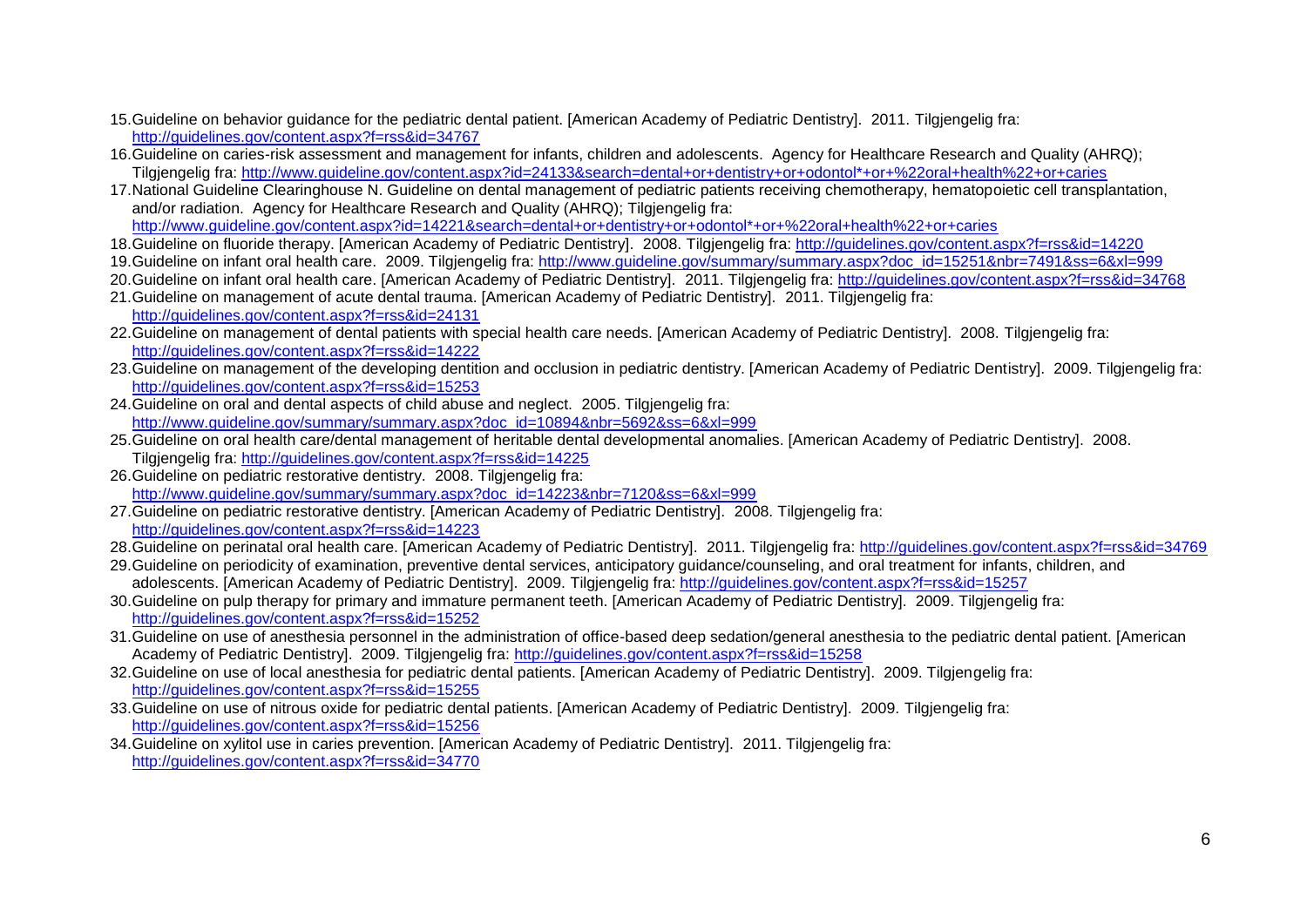- 35.Guideline Summary: Best evidence statement (BESt). Oral anxiolytic medication prior to ambulatory healthcare encounters for individuals with special developmental and behavioral challenges. [Cincinnati Children's Hospital Medical Center]. 2011. Tilgjengelig fra: <http://guideline.gov/content.aspx?f=rss&id=33573>
- 36.Guideline Summary: Guideline on adolescent oral health care. [American Academy of Pediatric Dentistry]. 2011. Tilgjengelig fra: <http://guideline.gov/content.aspx?f=rss&id=24129>
- 37.Guideline Summary: Guideline on behavior guidance for the pediatric dental patient. [American Academy of Pediatric Dentistry]. 2011. Tilgjengelig fra: <http://guideline.gov/content.aspx?f=rss&id=34767>
- 38. Guideline Summary: Guideline on caries-risk assessment and management for infants, children and adolescents. [American Academy of Pediatric Dentistry]. 2011. Tilgjengelig fra:<http://guideline.gov/content.aspx?f=rss&id=24133>
- 39.Guideline Summary: Guideline on dental management of pediatric patients receiving chemotherapy, hematopoietic cell transplantation, and/or radiation. [American Academy of Pediatric Dentistry]. 2008. Tilgjengelig fra:<http://guideline.gov/content.aspx?f=rss&id=14221>
- 40.Guideline Summary: Guideline on fluoride therapy. [American Academy of Pediatric Dentistry]. 2008. Tilgjengelig fra: <http://guideline.gov/content.aspx?f=rss&id=14220>
- 41.Guideline Summary: Guideline on infant oral health care. [American Academy of Pediatric Dentistry]. 2011. Tilgjengelig fra: <http://guideline.gov/content.aspx?f=rss&id=34768>
- 42.Guideline Summary: Guideline on management of acute dental trauma. [American Academy of Pediatric Dentistry]. 2012. Tilgjengelig fra: <http://guideline.gov/content.aspx?f=rss&id=24131>
- 43.Guideline Summary: Guideline on management of dental patients with special health care needs. [American Academy of Pediatric Dentistry]. 2008. Tilgjengelig fra:<http://guideline.gov/content.aspx?f=rss&id=14222>
- 44.Guideline Summary: Guideline on management of the developing dentition and occlusion in pediatric dentistry. [American Academy of Pediatric Dentistry]. 2009. Tilgjengelig fra:<http://guideline.gov/content.aspx?f=rss&id=15253>
- 45.Guideline Summary: Guideline on oral health care/dental management of heritable dental developmental anomalies. [American Academy of Pediatric Dentistry]. 2008. Tilgjengelig fra:<http://guideline.gov/content.aspx?f=rss&id=14225>
- 46.Guideline Summary: Guideline on pediatric restorative dentistry. [American Academy of Pediatric Dentistry]. 2008. Tilgjengelig fra: <http://guideline.gov/content.aspx?f=rss&id=14223>
- 47.Guideline Summary: Guideline on perinatal oral health care. [American Academy of Pediatric Dentistry]. 2011. Tilgjengelig fra: <http://guideline.gov/content.aspx?f=rss&id=34769>
- 48. Guideline Summary: Guideline on periodicity of examination, preventive dental services, anticipatory guidance/counseling, and oral treatment for infants, children, and adolescents. [American Academy of Pediatric Dentistry]. 2009. Tilgjengelig fra:<http://guideline.gov/content.aspx?f=rss&id=15257>
- 49.Guideline Summary: Guideline on use of anesthesia personnel in the administration of office-based deep sedation/general anesthesia to the pediatric dental patient. [American Academy of Pediatric Dentistry]. 2009. Tilgjengelig fra:<http://guideline.gov/content.aspx?f=rss&id=15258>
- 50.Guideline Summary: Guideline on use of local anesthesia for pediatric dental patients. [American Academy of Pediatric Dentistry]. 2009. Tilgjengelig fra: <http://guideline.gov/content.aspx?f=rss&id=15255>
- 51.Guideline Summary: Guideline on use of nitrous oxide for pediatric dental patients. [American Academy of Pediatric Dentistry]. 2009. Tilgjengelig fra: <http://guideline.gov/content.aspx?f=rss&id=15256>
- 52.Guideline Summary: Guideline on xylitol use in caries prevention. [American Academy of Pediatric Dentistry]. 2011. Tilgjengelig fra: <http://guideline.gov/content.aspx?f=rss&id=34770>